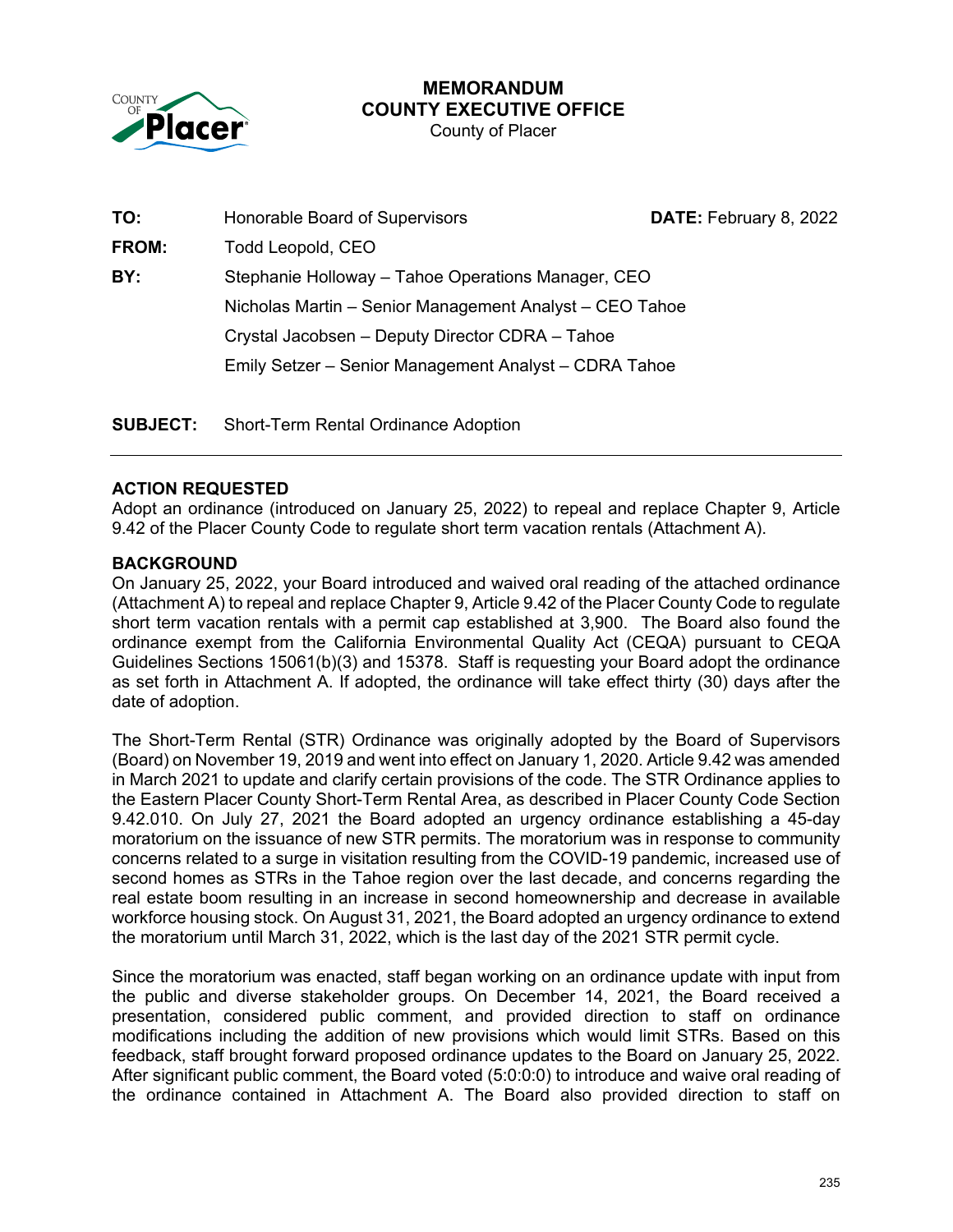Honorable Board of Supervisors February 8, 2022 Short-Term Rental Ordinance Adoption Page 2

implementation of the ordinance, requesting staff focus on adaptive management including monitoring key metrics, forming a stakeholder working group to provide on-going input, and providing annual reports to the Board.

#### **ENVIRONMENTAL CLEARANCE**

This action is exempt from the California Environmental Quality Act (CEQA) since it does not have the potential for causing a significant effect on the environment in accordance with CEQA Guidelines section 15061(b)(3) (common sense exemption).

#### **RECOMMENDATION**

Staff recommends the Board approve the following action:

1. Adopt an ordinance (introduced on January 25, 2022) to repeal and replace Chapter 9, Article 9.42 of the Placer County Code to regulate short term vacation rentals (Attachment A).

#### **FISCAL IMPACT**

The impacts of a future action may be associated with an increase in potential application fees for any new STR permits, may result in more properties (e.g., the existing exempted properties) seeking STR permits and result in more fee revenue to cover staffing and enforcement costs, and/or may result in a change to the TOT revenue. There are no actual fiscal impacts associated with this action at this time.

#### **ATTACHMENTS**

Attachment A: Ordinance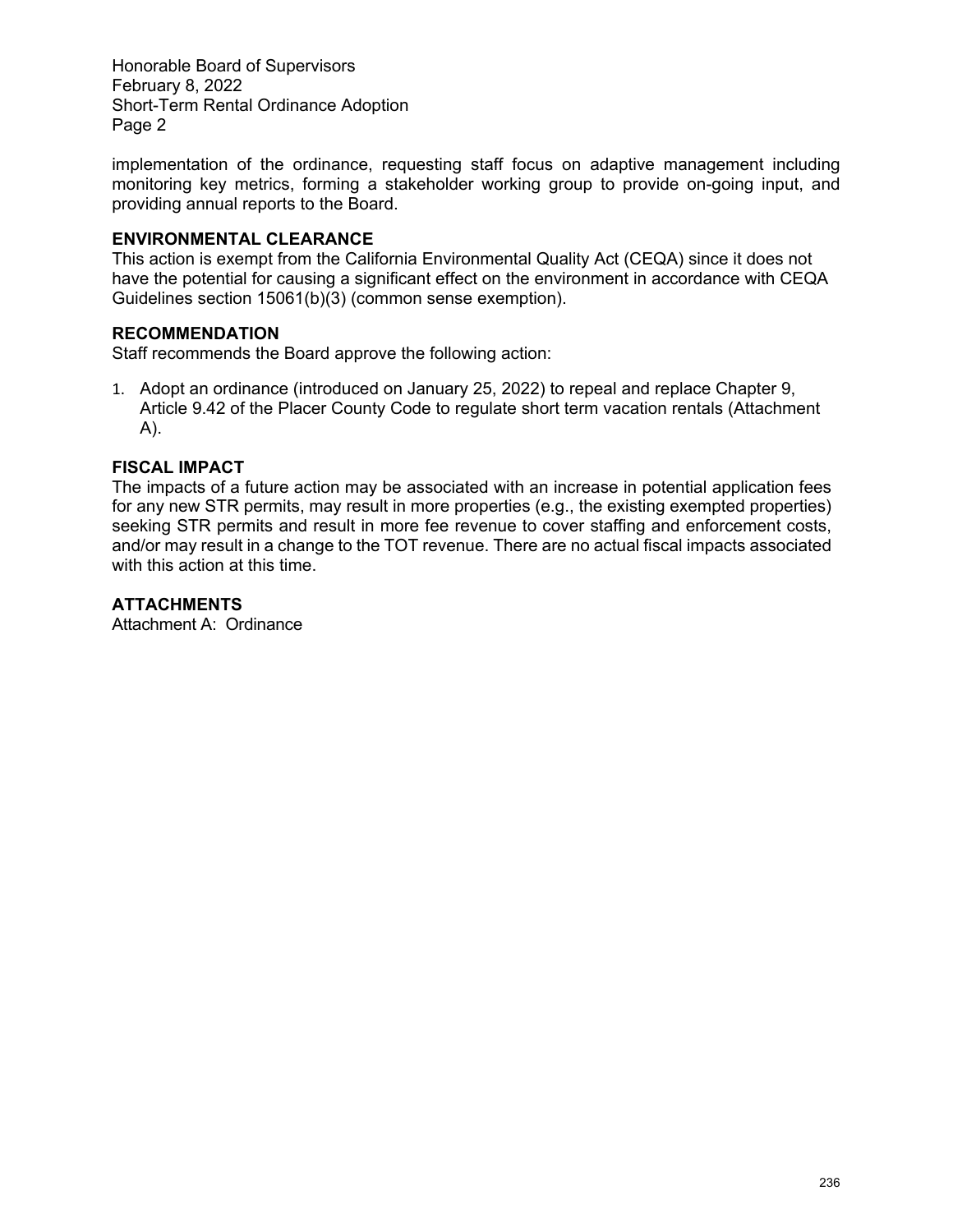# Before the Board of Supervisors County of Placer, State of California

#### **In the matter of: Ordinance No.:**

An ordinance to repeal and replace Placer County Code Chapter 9 Article 9.42 (STR Ordinance)

The following Ordinance was duly passed by the Board of Supervisors of the County

of Placer at a regular meeting held on \_\_\_\_\_\_\_\_\_\_\_\_\_\_\_\_\_\_\_\_\_\_\_\_by the following vote:

Ayes:

Noes:

Absent:

Signed and approved by me after its passage.

 $\mathcal{L}_\text{max}$  , where  $\mathcal{L}_\text{max}$  is the set of the set of the set of the set of the set of the set of the set of the set of the set of the set of the set of the set of the set of the set of the set of the set of the se Chair, Board of Supervisors

Attest:

 $\mathcal{L}=\{1,2,3,4,5\}$ Clerk of said Board

WHEREAS, on November 19, 2019, the Board of Supervisors adopted an ordinance to amend Placer County Code, Chapter 9 to add Article 9.42, titled "Short Term Vacation Rentals" (STR Ordinance); and

**\_\_\_\_\_\_\_\_\_\_\_\_\_\_\_\_\_\_\_\_\_\_\_\_\_\_\_\_\_\_\_\_\_\_\_\_\_\_\_\_\_\_\_\_\_\_\_\_\_\_\_\_\_\_\_\_\_\_\_\_\_\_\_\_\_\_\_\_\_\_**

WHEREAS, on March 30, 2021, the Board adopted minor amendments to Placer County Code, Chapter 9, Article 9.42, STR Ordinance, aimed at clarifying and refining areas of the STR Ordinance; and

WHEREAS, on July 27, 2021, after hearing concerns from the Tahoe community regarding the decline of workforce housing and the preservation of residential neighborhoods in the Tahoe region, the Board adopted Urgency Ordinance 6094-B establishing a 45-day moratorium on the issuance of new Short-Term Rental permits pursuant to Placer County Code Chapter 9, Article 9.42, STR Ordinance; and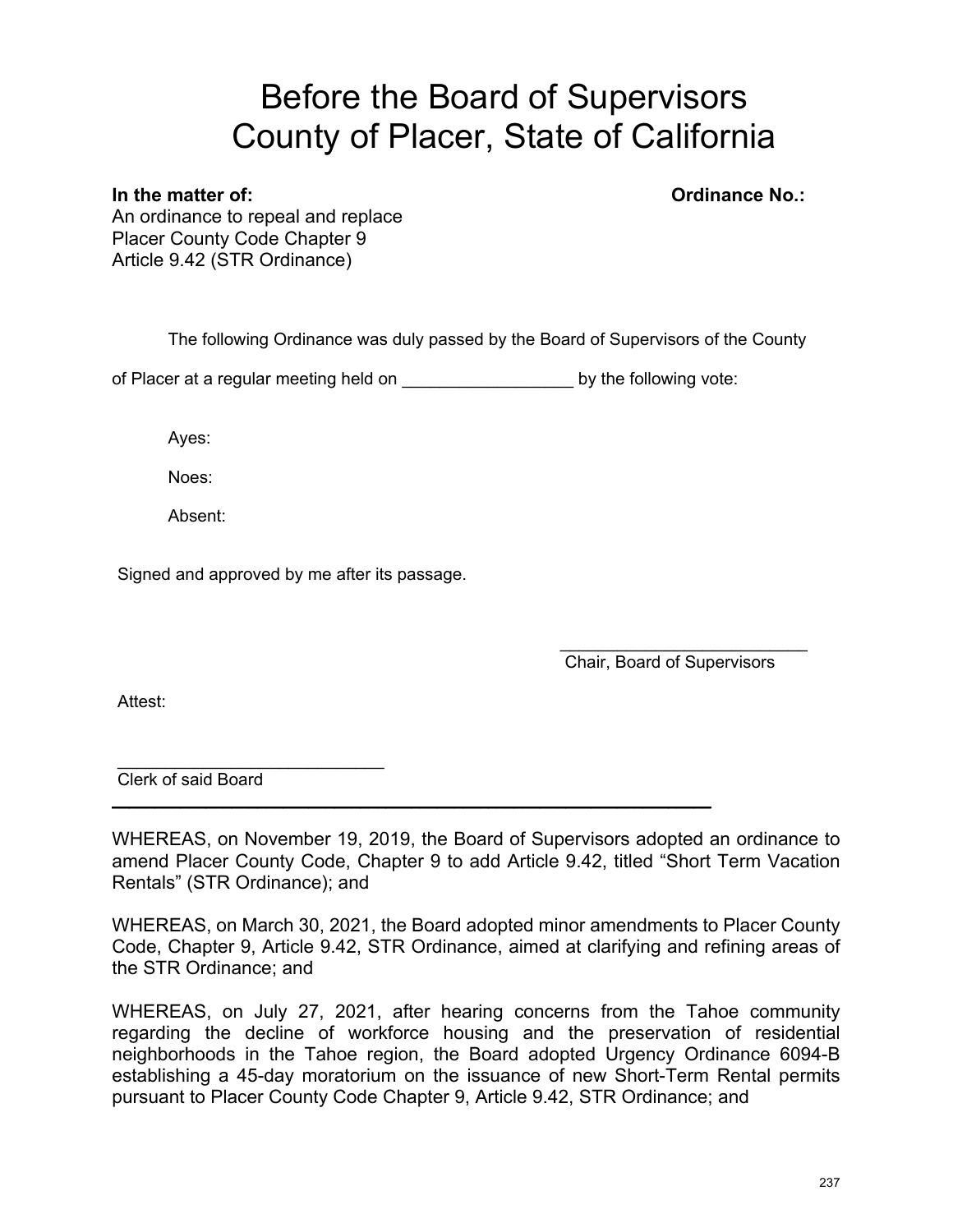WHEREAS, on August 31, 2021, the Board adopted Urgency Ordinance 6099-B extending until March 31, 2022, the moratorium imposed in Ordinance 6094-B related to the issuance of new Short-Term Rental permits pursuant to Placer County Code Chapter 9, Article 9.42, STR Ordinance, so that staff could study STR program best practices, analyze STR impacts on housing and hotel/motel industries, and so that staff could explore revisions to the STR Ordinance that would restrict STRs in the Tahoe region; and

WHEREAS, following the August 31, 2021 Board meeting, the County conducted the Eastern County Short-Term Rental Economic Study which researched academic literature and STR and hotel inventory, occupancy and pricing, and assessed the association between the prevalence of STRs in eastern Placer County and changes in the availability and affordability of long-term housing, as well as the impact of changes in STR supply on dedicated hotel and motel type uses; and

WHEREAS, the Eastern County Short-Term Rental Economic Study found that; 1) literature review indicates STRs impact the availability and affordability of long-term housing and hotel feasibility, 2) roughly 28 percent of the current housing stock in Eastern Placer County is being actively used as STRs, 3) since 2010, there has been a 43 percent increase in STR units, 47 percent increase in condotel/timeshares and roughly 0 percent increase in hotel/motel units in Eastern Placer County, and 4) annual gross revenue from STRs in Eastern Placer averages \$35,000 and STRs average 103 nights rented per year; and

WHEREAS, lack of long-term affordable rental opportunities has caused a significant housing shortage crisis for the local workforce in Eastern Placer; and

WHEREAS, short term rental permits have caused renewed concern about the preservation of residential neighborhood character and integrity and an increased level of noise, disturbances, traffic and parking issues; and

WHEREAS, the proposed ordinance to repeal and replace Placer County Code, Chapter 9, Article 9.42, STR Ordinance, is intended to provide a balance between STRs and available housing stock by restricting the number of STR permits issued annually in Eastern Placer County; and

WHEREAS, the proposed ordinance to repeal and replace Placer County Code, Chapter 9, Article 9.42, STR Ordinance, is intended to further regulate nuisances associated with STRs and help preserve residential neighborhood character and integrity; and

WHEREAS, the proposed ordinance to repeal and replace Placer County Code, Chapter 9, Article 9.42, STR Ordinance, is exempt from the California Environmental Quality Act (CEQA) pursuant to CEQA Guidelines sections 15061(b)(3) and 15378 since the ordinance establishes requirements for short-term rental applications and permitting, but do not modify any impacts on the environment, and consist of an administrative activity that will not result in direct or indirect physical changes in the environment.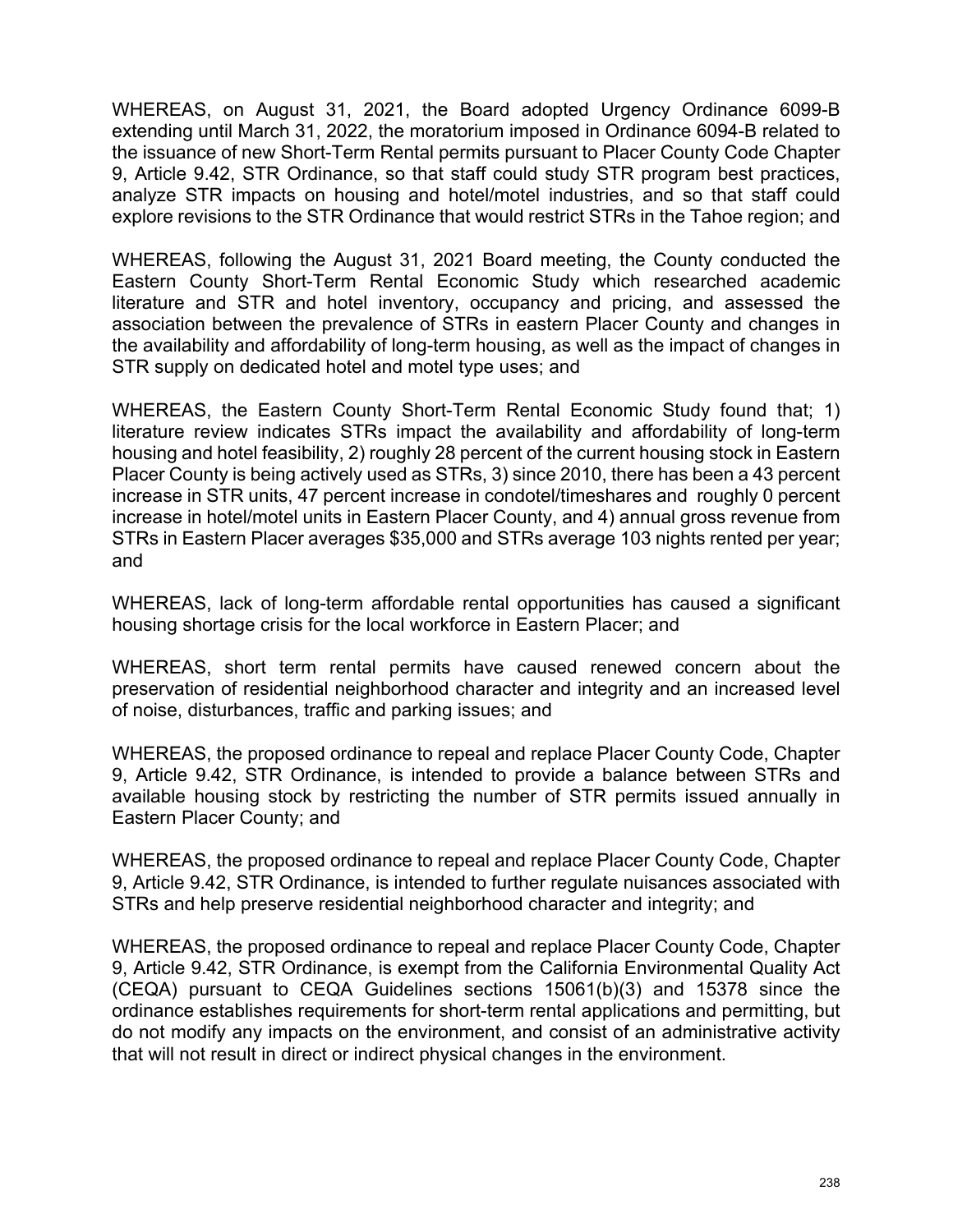### **NOW THEREFORE, THE BOARD OF SUPERVISORS OF THE COUNTY OF PLACER, ORDAINS AS FOLLOWS:**

**SECTION 1.** Placer County Code Chapter 9, Article 9.42 is hereby repealed in its entirety and replaced with Placer County Code Chapter 9, Article 9.42 as set forth in Exhibit A, which is attached hereto and incorporated herein by reference.

**SECTION 2**.This ordinance shall take effect and be in full force thirty (30) days after the date of its passage. The Clerk is directed to publish this ordinance, or a summary thereof, within fifteen (15) days in accordance with Government Code section 25124.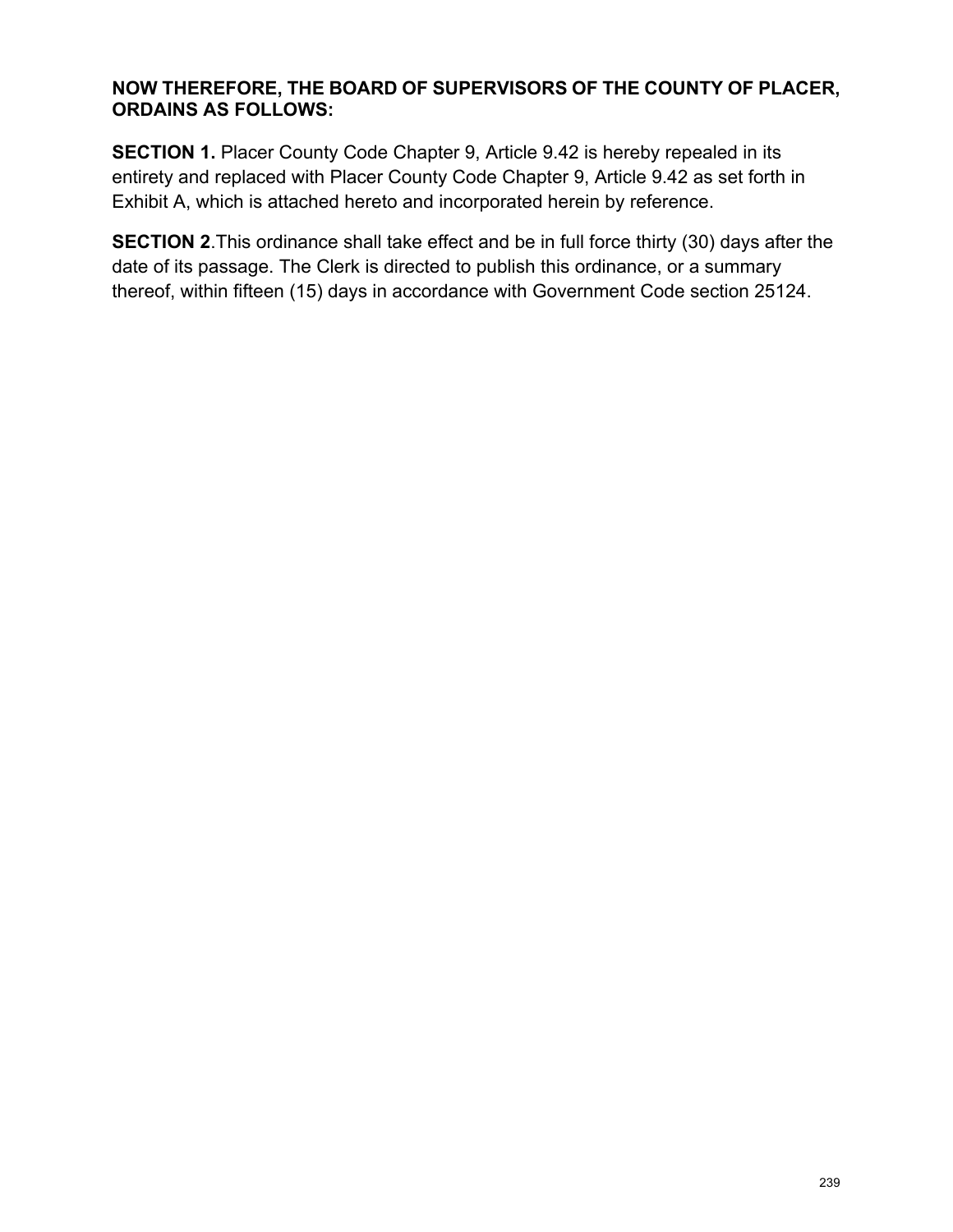#### **EXHIBIT A – Placer County Code, Chapter 9, Article 9.42, STR Ordinance**

#### **Article 9.42 SHORT-TERM VACATION RENTALS**

#### **[9.42.010 Purpose and intent.](http://qcode.us/codes/placercounty/view.php?topic=9-9_42-9_42_010&frames=off)**

The Lake Tahoe Basin and surrounding areas in unincorporated eastern Placer County are known for their scenic beauty and recreational opportunities. These areas are world-renowned vacation destinations. While vacation rentals have been a staple in eastern Placer County for years, the recent surge in popularity of the short-term rental in this area have created compatibility issues in established residential areas. These issues are endangering the health and safety of residents and guests and endangering the very environment and resources that attract visitors to the area. To ensure protection of the health and safety of residents and guests and to protect the environment, it is the purpose of this article to provide permit procedures and establish standards for short-term rentals in the unincorporated area of eastern Placer County legally described in subsection A of this section as the "Eastern Placer County Short-Term Rental Area."

All requirements, regulations and standards imposed by this article are intended to apply in addition to any other applicable requirements, regulations and standards imposed elsewhere in the Placer County Code, state and federal law, and by the Tahoe Regional Planning Agency. This article only applies to short-term rentals in the Eastern Placer County Short-Term Rental Area. Any unit permitted as a commercial lodging use (hotel, motel, condo-hotel [as defined herein], or timeshare) is not subject to this article.

A. The legal description of the "Eastern Placer County Short-Term Rental Area" is as follows:

Beginning at the southwest corner of Section 30, T14N, R16E, M.D.B.&M. being a point on the Placer-El Dorado County line, and running thence north along section lines to the northwest corner of Section 6, T15N, R16E, M.D.B.&M., being a point on the south line of Section 36, T16N, R15E; thence east along the south line of said Section 36 to the southeast corner thereof; thence north along section lines to the quarter-section corner on the east line of Section 25 of the last mentioned township and range; thence westerly along the east-west centerlines (the half section lines) of Sections 25, 26 and 27 of the last mentioned township and range 2-3/4 miles more or less to an intersection with a branch of the North Fork of the American River located in said Section 27; thence northwesterly and westerly along said branch and said river, 9-1/2 miles more or less to the north-south centerline of Section 20, Township 16 North, Range 14 East M.D.B.&M.; thence north along the north-south centerline of Sections 20, 17, 8, and 5 of said township and range and along the north-south centerline of Sections 32 and 29 Township 17 North Range 14 East, M.D.B.&M. to the north line of Placer County; thence easterly along the north line of Placer County to the northeast corner of said county, a point on the east line of the state of California; thence south along the east line of the state of California; and the east line of Placer County to the southeast corner of said county; thence west and south along the south line of Placer County to the point of beginning.

#### **[9.42.020 Definitions.](http://qcode.us/codes/placercounty/view.php?topic=9-9_42-9_42_020&frames=off)**

The following words, phrases and terms as used in this article shall have the following meanings:

"Agency" means the community development resource agency.

"Agency Director" means the community development resource agency director.

"Agent" means a professional property management company authorized under contract with the property owner to rent and manage the short-term rental.

"Condo-hotel" means a facility meeting the definition of a hotel or motel, rented to the general public for overnight or other temporary lodging, with ownership structured as a condominium, cooperative or other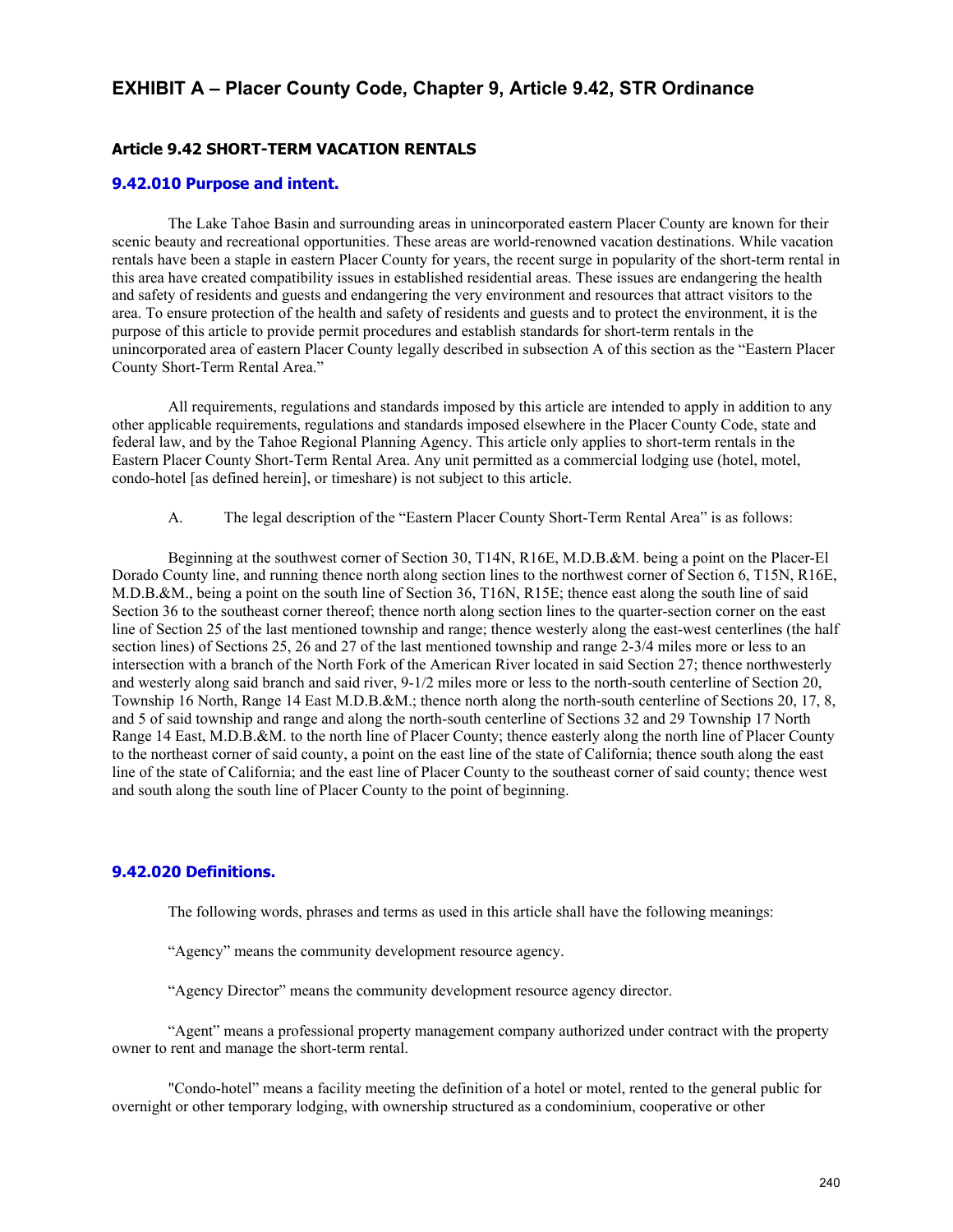ownership/financing arrangement, but shall not include timeshares in or interval or fractional ownership of a hotel. The condo-hotel has front desk in-person management with access to all units who responds to complaints, enforces trash, noise, and parking rules, and includes NFPA 13-R or 13 fire sprinkler systems and NFPA 72 centrally monitored fire alarm system connected to all individual units and is inspected annually.

"Guest" or "guests" means the individual or individual(s) renting the short-term rental for the purposes of staying overnight.

 "Hearing officer" shall mean the person or persons appointed by the agency director to preside over an administrative hearing provided for in this section. The zoning administrator may also act as the hearing officer if so appointed.

"Homeowner's primary residence" means a dwelling lived in by the owner for at least ten (10) months who claims homeowner exemption on their property taxes.

"Local contact person" means an individual who is personally available by telephone on a twenty-four (24)-hour basis and who maintains the ability to be onsite within sixty (60) minutes and who has access and authority to assume management of the STR unit. An agent or professional property management company that meets the availability requirements can serve as the local contact person.

"Owner-occupied property with STR unit" means property that the owner(s) claims as their primary residence and which property includes a STR unit, either attached or detached. Primary residence is established by property tax records.

"Professional property management company" means a licensed firm charged with operating a real estate property for a fee.

"Property owner" means the owner of record of the real property on which the short-term rental exists.

"Property" means the legal parcel(s) that is the situs of a short-term rental. For single-family dwellings, "property" is defined as lot(s) upon which the dwelling is located. For a condominium, the "property" is identified as that condominium unit and the air space within it.

"Short-term rental unit" or "STR unit" means any unit, or portion thereof, permitted for residential use and rented for occupancy, dwelling, lodging, or sleeping purposes for a period of not less than one night and not more than thirty (30) days. Commercial lodging use (hotel, motel, condo-hotel [as defined herein] or timeshare) is not included in this definition and not subject to this article .

"Transient occupancy tax certificate" or "TOT" means the certificate defined in Placer County Code Chapter 4, Article 4.16.

#### **9.42.030 Application**

A. Any property owner or professional property management company who leases, rents or otherwise makes available for compensation a short-term rental unit for a period of fewer than (30) days, must first obtain a shortterm rental permit pursuant to this article prior to advertising and/or operating the STR unit. The short-term rental permit is in addition to the transient occupancy tax permit that is required pursuant to County Code Chapter 4, Article 4.16 and the business license required pursuant to County Code Chapter 5. All STRs shall include the STR permit number in all advertisements.

#### **9.42.040 STR Permit cap.**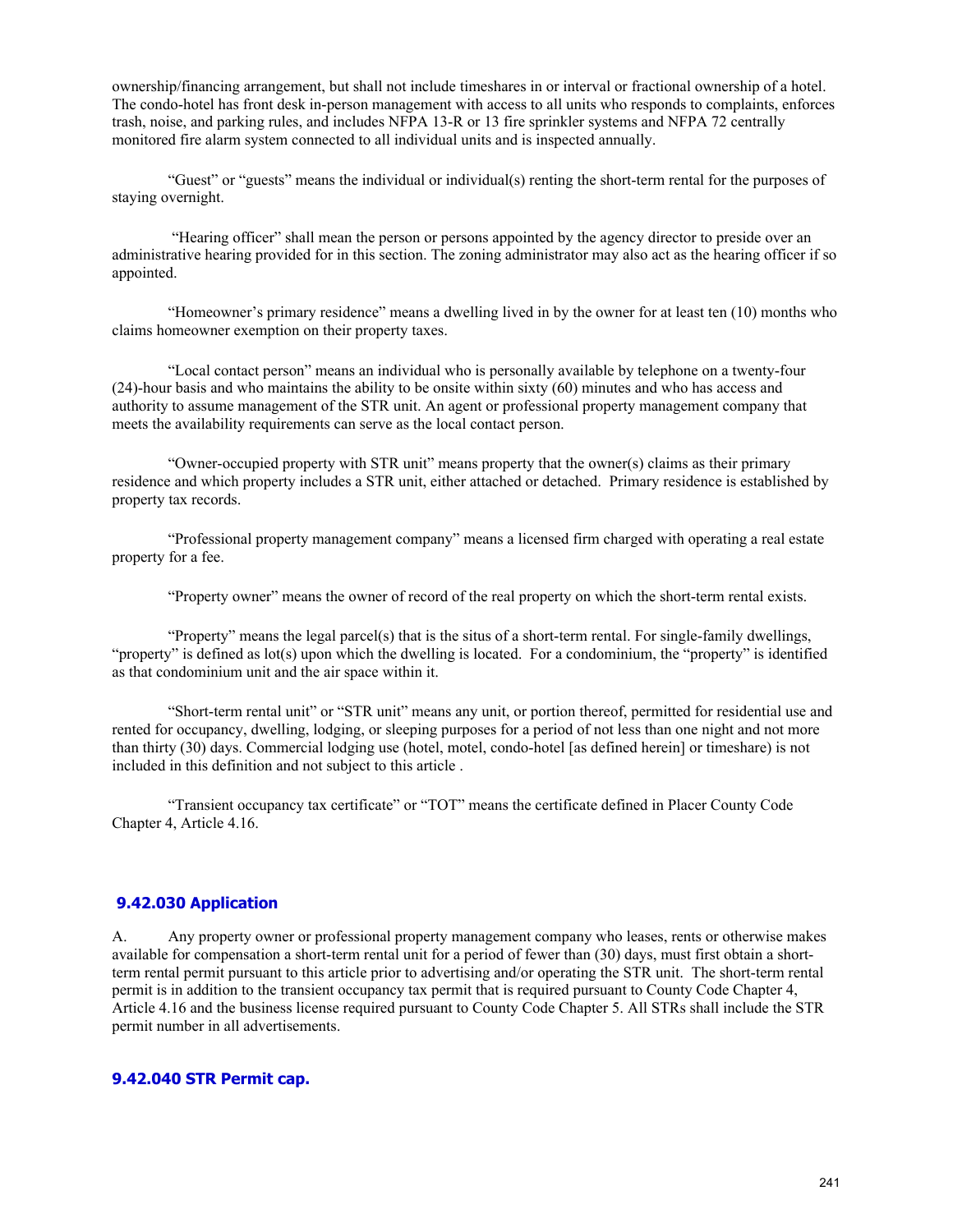A. Cap. Effective March 31, 2022 the total number of residential short-term rental unit permits issued shall be capped at 3,900 ("overall cap inventory"). Hotels, motels, condo-hotels (as defined herein) and timeshares are not subject to this article and therefore not subject to this cap.

B. Exemption. Owner-occupied property (as defined herein) with a STR unit in good standing and a current TOT certificate is exempt from the cap but otherwise subject to all other provisions of this article.

C. Administration of the Cap.

1. STR Permit Renewal. Provided a STR unit permit in good standing is renewed prior to the expiration date of the permit, that permit application will be processed and included in the cap. STR permit renewal applications will be given priority in processing. For the 2022 permit cycle, renewal applications will be due within ninety (90) days of March 31, 2022. If a property owner or agent fails to submit an application for renewal prior to the ninety (90) days, the application will be treated as a new permit and processed on a first come first serve basis. Beginning with the 2023 permit cycle, if a property owner or agent fails to submit an application for renewal prior to the expiration date of the permit, the application will be treated as a new permit and processed on a first come first serve basis. See subsection 3 for more information.

2. Previously Approved Exemptions. It is a violation to operate or advertise a STR unit for rental without a STR permit. In an effort to bring all residential STR inventory into compliance, there will be a one-time safe harbor period for STR units that were issued approved exemptions from the program prior to adoption of this article. The certificate holder must apply for a permit within ninety (90) days of March 31, 2022. These permits will be processed on a first come serve basis. All such permits issued will be added into the cap. Failure to apply for a permit within this period of time shall result in any future application being treated as a new STR permit application, per subsection 3, and subject to the cap and waitlist provisions of this section.

3. New STR Permits. New STR permit applications, those that do not fall into subsections 1 or 2 above, and are received prior to reaching a total cap inventory, will be processed on a first come first serve basis. At such point that the total cap inventory is reached, all outstanding permit applications, either in process or received will be placed on a waitlist.

4. Change of Ownership. A change of ownership of property with a permitted STR Unit shall result in the automatic termination of the STR permit. The new owner may apply for a new STR permit. See subsection 3 for more information.

5. Revoked STR Permits. A property owner with a revoked permit may not seek a new permit for a period of two (2) years from the date of revocation. The application will be treated as a new permit. When a STR permit is revoked, the overall cap inventory will be adjusted accordingly.

6. For purposes of this article, a STR permit in good standing shall mean a permit with no violations, no unpaid fines, taxes, or assessments, and no verified complaints.

D. Wait List. The Agency will maintain a wait list for applications received or in process. The Agency will continually maintain the overall cap inventory as permits are not renewed or revoked and on a quarterly basis commencing on July 1, 2022 will open up the application process to those on the waitlist. Applications will be processed based on the date of receipt of the application, starting with the oldest date.

#### **[9.42.050 Short-term rental unit permit requirements.](http://qcode.us/codes/placercounty/view.php?topic=9-9_42-9_42_030&frames=off)**

It is unlawful for any person to advertise, maintain, operate or use a short-term rental in the Eastern Placer County Short-Term Rental Area without a short-term rental permit, or in violation of the terms and conditions of the permit. Short-term rental permits shall be renewed annually, and separate permits are required for each short-term rental. The permit requirements for short-term rentals are set forth below. The issuance of any permit pursuant to this article does not relieve the owner of the obligation to comply with the other provisions of the Placer County Code pertaining to the use and occupancy of the short-term rental or the property in which it is located.

A. Where Allowed. As to this article, short-term rentals are allowed in all zone districts that allow residential use, with approval of a short-term rental permit, a business license, and a TOT certificate, in the Eastern Placer County Short-Term Rental Area as described in Section 9.42.010.

B. Application Process. An application for a short-term rental permit shall be submitted by the property owner or agent (written property owner authorization and contact information is required for an agent to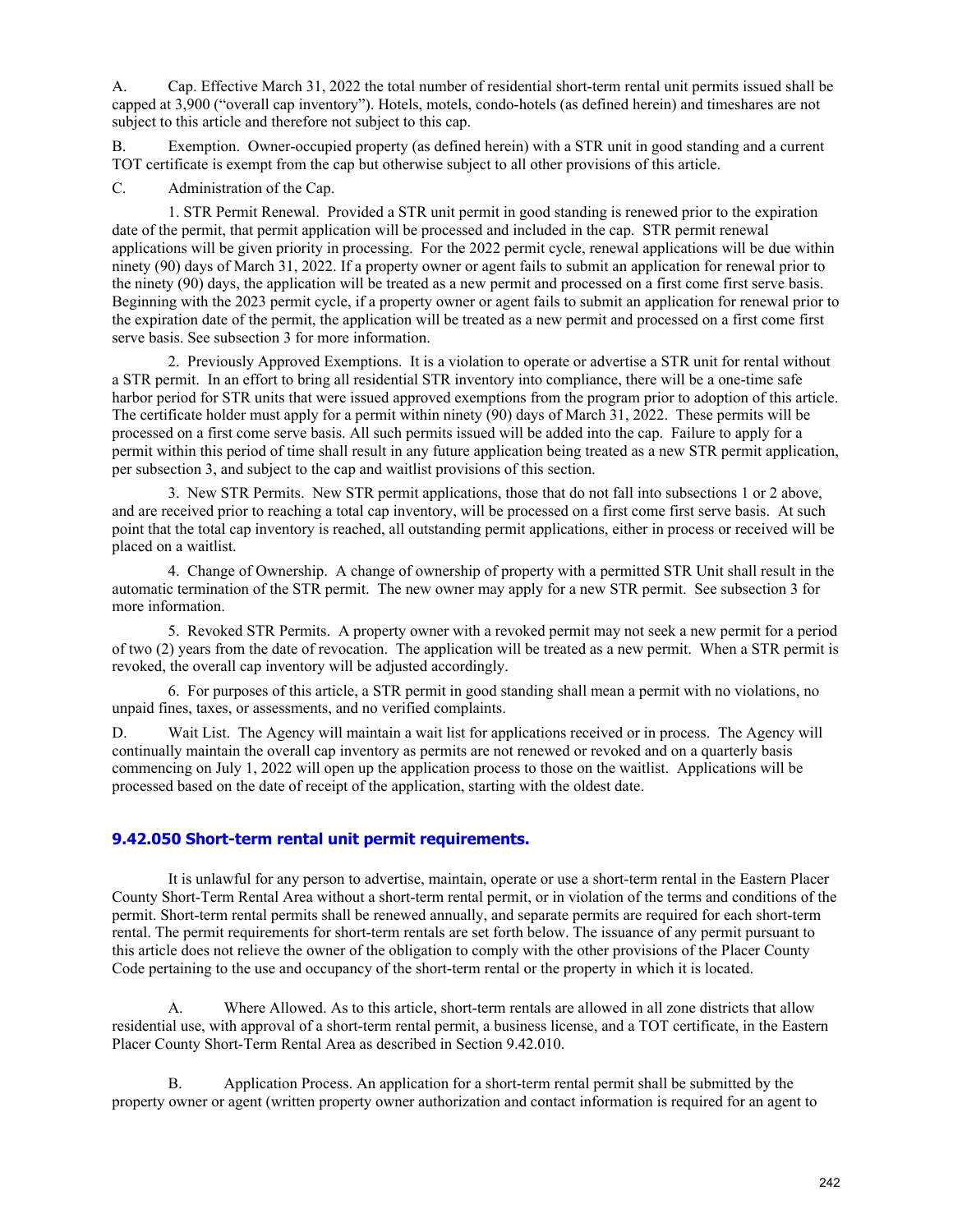file the application) to the community development resources agency. The application form is located on-line at: www.placer.ca.gov/6109/Short-Term-Rental-Program. For an application to be deemed complete, it must include the following:

1. Property owner or agent name and contact information.

2. The name of the local contact person, if different from the property owner or agent, and a telephone number at which that party may be immediately reached.

3. Address and assessor's parcel number for property for which the short-term vacation rental is located.

4. Rental unit type (i.e., single family [detached or halfplex], duplex, triplex, condo, apartment in a building with four or more units, as determined by county assessor records). Identify number of units located on the property. If more than one residential unit is located on the property, identify which rental unit is the STR.

5. Number of Bedrooms. For purposes of this section, a bedroom is a room that contains a minimum of seventy (70) square feet and that meets all requirements of the California Residential Code and contains a window or opening that can be used for emergency egress.

6. Total number of on-site parking spaces and description of parking locations, if applicable. If onsite parking is not available, an alternative parking plan must be provided designating the location of off-site parking, excluding street parking.

7. Proof of total number and type of trash receptacles (e.g. dumpster, bear box). Proof can be established by transmitting photos of installed trash receptacles consistent with Section 9.42.080 (E).

8. An application for TOT certificate that must be completed within thirty (30) calendar days from the date of application.

9. An application for a business license must be completed.

10. Number and location of fire extinguishers, smoke and carbon monoxide alarms.

11. Beginning thirty (30) days from adoption of this article, all short-term rentals shall provide a passing fire-life safety inspection within twelve (12) months. Beginning March 31, 2023, all short-term rentals shall provide a passing fire-life safety inspection upon permit application (required annually for privately managed STRs or every three years for professionally managed STRs). The approved fire-life safety inspection certifies compliance with Fire Code and fire safety requirements. If a fire-life safety inspection fails twice in a twelve (12)-month period, the short-term rental application shall be denied.

12. Beginning thirty (30) days from adoption of this article, all short-term rentals shall provide a passing defensible space inspection within twelve (12) months. Beginning March 31, 2023, all short-term rentals shall provide a passing defensible space inspection, conducted within preceding twelve (12) months, upon permit application. The approved defensible space inspection certifies compliance with Fire Code defensible space requirements and is required annually. If a defensible space inspection is not submitted before next renewal date or within twelve (12) months, whichever is sooner, the permit shall not be renewed. If a defensible space inspection fails twice in a twelve (12)-month period, the short-term rental application shall be denied.

13. Acknowledgment that the property owner or agent has read and understood the operational standards and prohibitions and restrictions in this article, and the county's noise, parking, garbage collection, and guest safety.

14. Photo proof of interior posting of Good Neighbor Flyer in unit.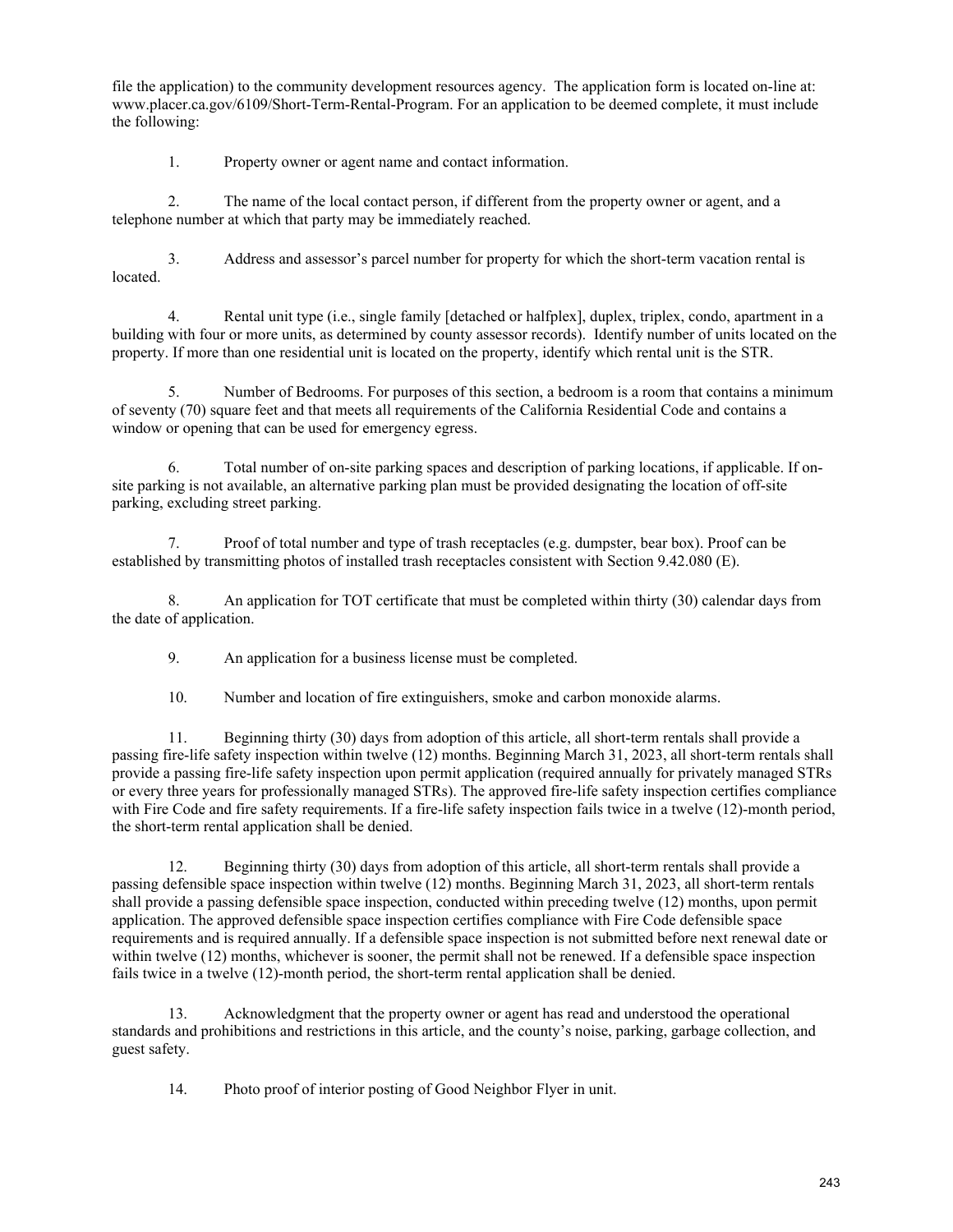15. If the information supplied by the property owner on the application for a short-term rental permit is not consistent with county records, an inspection may be required prior to or after the issuance of the short-term rental permit. An inspection fee shall be charged for the inspection.

C. Denial of STR Permit Application.

1. The county may deny a new permit or renewal application in any of the following circumstances:

a. The short-term rental permit application is incomplete and the application has failed to respond to Agency requests to complete for a period of thirty (30) days;

b The short-term rental permit application contains a false or misleading statement or omission of a material fact;

c. The short-term rental, property owner, agent or guest is currently in violation of, has previously been found to be in violation of, or is under investigation for violation of, any local, state or federal laws, statutes, rules or regulations;

d. A short-term rental property owner has received three violations within any twenty-four (24) month period;

e. The property owner or agent is delinquent on any payment to the county of any fees, penalties, taxes, or any other monies related to the short-term rental property, including, but not limited to, transient occupancy taxes and property taxes;

f. Prior revocation or suspension of a short-term rental permit;

g. The operation of a short-term rental is a threat to the public health, safety, or welfare, or where the chief building official has deemed the structure uninhabitable;

h. A failed fire inspection, or a refusal to allow a fire inspection of the short-term rental;

i. Absence/expiration of a TOT certificate;

j. Any required application fee or renewal fee has not been paid; or

k. A notice of non-compliance has been recorded on the property pursuant to Placer County Code Section 17.62.080(B).

2. Appeal. The applicant may appeal the denial of a permit pursuant to Section 9.42.110.

#### **9.42.060 Permit fees.**

A. Permit Fee. Each short-term rental permit application shall be accompanied by the non-refundable short-term rental permit fee.

B. Fee Schedule. The fee schedule shall be established by resolution of the board following a public hearing. Said fee schedule may be adjusted by resolution of the board following a public hearing. Permits and fees required by this article are non-refundable and are in addition to any license, permit, certificate or fee required in any other chapter of the Placer County Code.

#### **9.42.070 Term, scope and renewal of short-term rental permit.**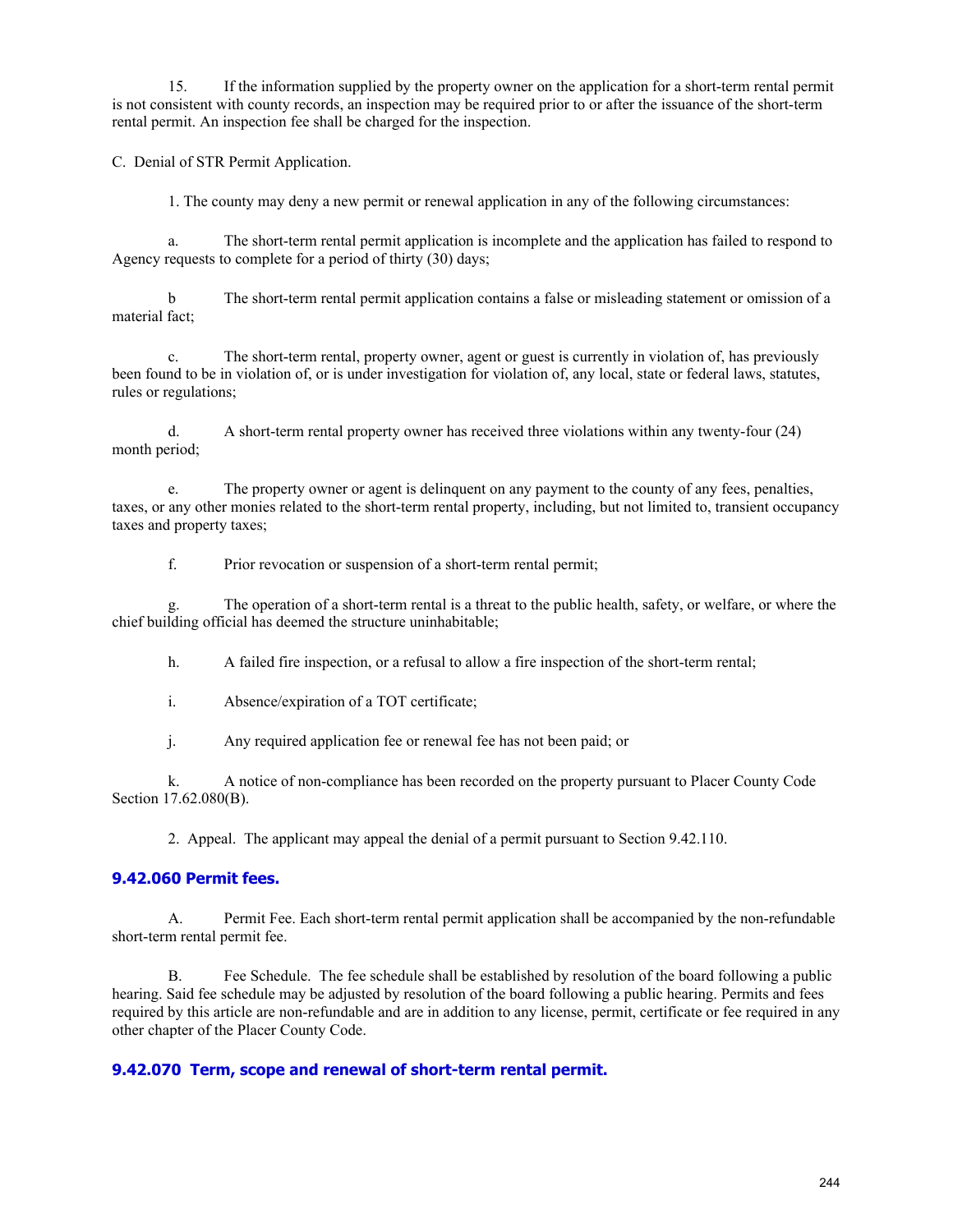A. Term and Scope of Short-Term Rental Permits. A short-term rental permit issued under this article shall expire three hundred sixty-four (364) days from date of permit issuance, unless revoked earlier. The permit authorizes the property owner to conduct only such services as is described in the permit and in accordance with the terms and conditions of this article. Beginning January 1, 2022, a STR permit application for an existing short-term rental permit must be submitted prior to the expiration date of the permit. Beginning in 2023, a STR permit application for an existing short-term rental permit must be submitted at least thirty (30) days prior to the expiration date of the permit. Upon timely submittal of renewal, the STR permit will remain effective until such time as the STR permit is renewed or denied. Failure to timely submit an application for a renewal of an existing short-term rental permit shall result in that permit being eliminated from the cap inventory and the owner or agent must apply for a new short-term rental permit.

#### **[9.42.080 Operational standards.](http://qcode.us/codes/placercounty/view.php?topic=9-9_42-9_42_040&frames=off)**

All short-term rentals are required to comply with the following standards and shall not generate other potential disturbances which may disrupt the peace, safety, and general welfare of communities. Failure to comply with the standard conditions of this section may result in fines and permit revocation as outlined in Section 9.42.100.

A. Responsibility of Property Owner to Prevent Nuisance Behavior and Maintain Neighborhood Peace and Quiet. The property owner and/or agent shall inform guest(s) that they are not to violate the standards of this article and shall be responsible to take any action necessary to ensure that guest(s) abide by the terms of this article and other applicable provisions of Placer County Code.

B. Local Contact Person. A local contact person shall be personally available by telephone on a twenty-four (24) hour basis and maintain the ability to be physically present at the short-term rental within sixty (60) minutes of contact by code compliance, the Placer County sheriff, or the guest(s), and has access and authority to assume management of the short-term rental in order to respond to and remedy calls or complaints. Calls or complaints about physical conditions or circumstances that constitute an immediate threat to the public health and safety shall obligate the local contact person to immediately contact the appropriate law enforcement, fire, or other authority.

C. Parking. On-site parking for all vehicles, boats and trailer parking shall be provided for each shortterm rental. If the property does not have on-site parking the property owner shall have a county-approved parking plan designating the location of off-site parking. Parking shall not encroach into the roadway. In addition, snow area parking must comply with all applicable Placer County Code sections, including Section 10.12.020 (Illegal Parking—Generally). All permitted parking locations and the quantity of vehicles that fit on said locations shall be clearly set forth in all rental agreements and in all online advertisements and listings per Section 9.42.080 (F).

D. Noise. All short-term rental guests are required to comply with the standards of Placer County Code Article 9.36 (Noise) and the community noise equivalent levels (CNEL) of the Tahoe Basin Area Plan with the following additions:

1. The daytime and nighttime noise limits shall be posted inside the vacation rental in a location readily visible to all guests.

2. Amplified sound, meaning sound whose volume is increased by any electric, electronic, mechanical, or motor-powered means, shall not be used outside or be audible from the parcel line of any short-term rental at any time.

3. Quiet hours shall be imposed from 9:00 p.m. to 8:00 a.m. Pacific Standard Time. No sound from the STR shall be audible from the parcel line of any short-term vacation rental unit during this time.

E. Trash and Refuse.

1. With the exception of trash properly deposited in trash collection receptacles, accumulation of trash and debris outside of the short-term rental at any time is prohibited.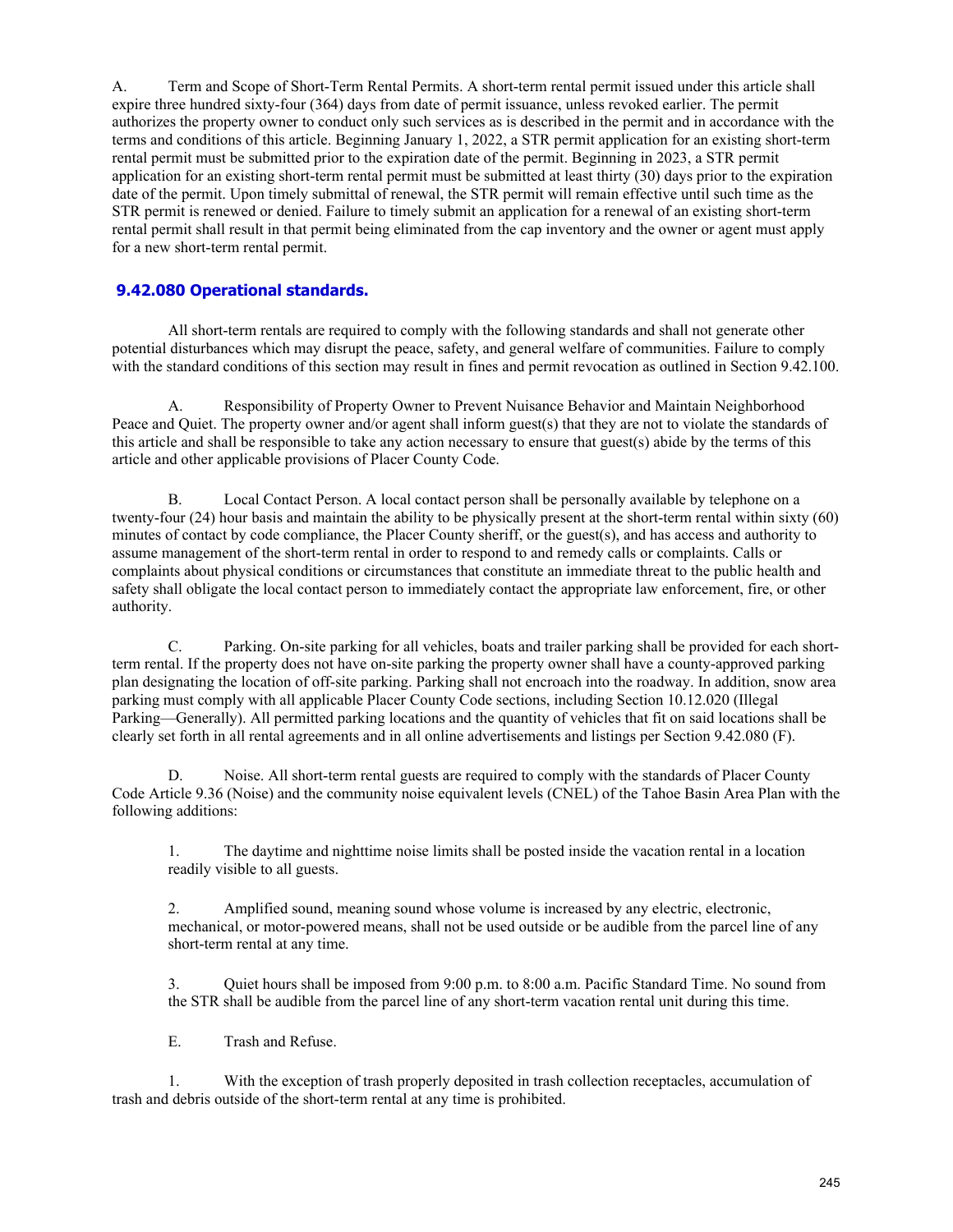2. A minimum service level or equivalent of two trash containers per short-term rental per week must be maintained. If the agency director determines the minimum service level is insufficient to accommodate all trash generated by the short-term rental, the property owner and/or agent shall arrange for a higher level of service which will accommodate all trash generated by the short-term rental.

3. Each exterior trash collection receptacle shall be "animal proofed" and shall comply with Placer County Code Chapter 8, Article 8.16, Part I, Division II Recollection and Storage Practices. Each short-term rental shall provide a bear box enclosure or dumpster as defined and pursuant to the requirements of Placer County Code Chapter 8, Article 8.16, Part I, Division III Prevention of Bear Access to Garbage Can Enclosure. Bear bin enclosures or dumpsters must be large enough to securely contain the minimum trash service level or sized appropriately to securely accommodate all trash generated by the short-term rental. Failure to provide proof of bearbin installation and maintenance of the same may result in denial of the permit issuance or renewal.

F. Posting Requirements.

1. Interior Postings. The Placer County Good Neighbor flyer shall be posted within the interior of the rental unit in a visible location by the front door and on the interior of each bedroom door, as well as in all online or printed advertisements and listings. The Good Neighbor Flyer shall contain the contact information for the local contact person and emergency information, and operational standards at a minimum pertaining to noise, parking, fire and life safety, occupancy limits, bears and trash, and pets.

2. Exterior Postings. Each short-term rental shall post the STR permit registration number of the unit as well as the Placer County STR Hotline phone number on the exterior of the wildlife proof trash receptacle, if applicable, visible from the street, or in the front window or front door of each STR, visible from the front entrance.

3. Requirements for Advertisements. All permitted short-term rentals shall include the following information in any online or printed advertisement:

- 1. Valid Placer County Short-Term Rental Permit number
- 2. Maximum daytime and nighttime occupancy
- 3. All permitted parking locations and the quantity of vehicles that fit on said locations
- 4. Link to Good Neighbor Flyer

G. Visible Address. Each short-term rental shall have an address identification. The address identification shall be legible and placed in a position that is visible from the street or road fronting the property. Whenever the address on the short-term rental unit will not be clearly visible from the street or access road fronting the property, the address shall also be placed at the public street or access road in a manner which is clearly visible from both directions of travel on the frontage road or street. Address identification characters shall contrast with their background and conform to the minimum size requirements of Placer County Code Section 15.04.260. A shortterm rental in a condominium building that does not have an individual address may utilize the condominium building address and need not comply with these requirements.

H. Smoke Alarms. Smoke alarms, in good working order, shall be installed in accordance with the California Building Code and at a minimum shall be installed in each bedroom, and at least one alarm on every level of the short-term rental, including basements and habitable attics.

I. Carbon Monoxide Alarms. Carbon monoxide alarms, in good working order, shall be installed in accordance with the California Building Code and at a minimum shall be installed outside each bedroom, on every level of the rental unit, including basements and habitable attics, and bedrooms or attached bathrooms with a fuelburning appliance, and shall be installed in accordance with the manufacturer's installation instructions.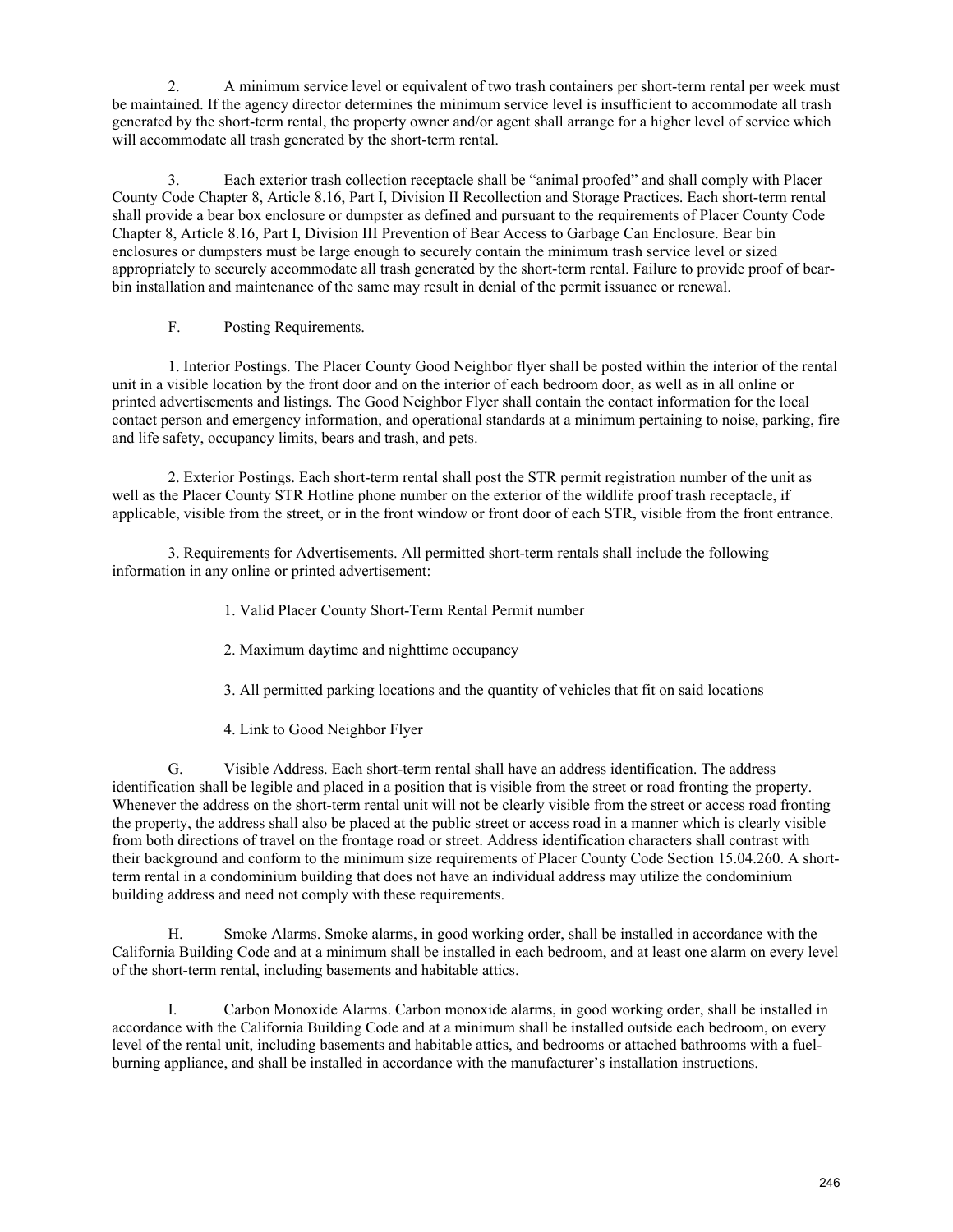J. Fire Extinguisher. Each short-term rental shall be equipped with one five-pound fire extinguisher, type 3-A:40-B:C, installed at a readily available location near the kitchen. If the short-term rental has more than one level, an extinguisher must be mounted within each level. Fire extinguishers shall be inspected annually by a certified professional to ensure the extinguishers are in good working order.

K. Emergency Communications. Each short-term rental unit shall contain at least one working landline phone or Voice Over Internet Protocol.

L. Fire Inspections. Except as provided in Section 9.42.150, short-term rentals shall allow fire district staff or other fire district-approved designees to conduct a life-safety inspection prior to permit application for all STR permits, once every year for privately owned STRs or once every three years if the rental is managed by a professional property management company, or upon request by the fire district. The fire inspection is to ensure the rental complies with sections relating to occupancy based off the number of bedrooms (9.42.050(B)(5)), smoke alarms (9.42.080(H)), carbon monoxide alarms (9.42.080(I)), fire extinguishers (9.42.080(J)), visible address  $(9.42.080)$ , emergency communications  $(9.42.080)$ , outdoor fireplaces, grills and barbecues  $(9.42.090)$ . Additionally, the short-term rental shall pass annual defensible space inspections to meet all local and state code requirements. The inspections, including re-inspections, due to noncompliance and inspections prompted by complaints and/or violations, are subject to the applicable fire district fee schedule cost for inspections. Records of such issues shall be provided by the fire district to the code compliance services division for inclusion in its administrative citation process and referred to the county for enforcement. Failure to allow an inspection to occur may result in revocation of the short-term rental permit pursuant to Section 9.42.100(D). See also Section 9.42.090(C) for prohibitions and restrictions for fire restrictions.

M. Active Building Permits. Short-term rentals shall not be rented during construction, remodeling, additions, or an active building permit, unless the building permit for the same has been approved by final inspection or county issued occupancy certificate, or approval by the county's building official, and upon an affirmative showing by the agent that the safety and welfare of occupants can be maintained. If the work creates an uninhabitable area by lack of sanitation, cooking, sleeping, or heating, the chief building official shall deem the structure uninhabitable and the structure shall not be rented as a short-term rental until authorized by the county's building division for such use or occupancy.

N. Maximum Occupancy Amount. Nighttime occupancy is defined as two people per bedroom, plus two additional people, up to a maximum of 12 guests, excluding children under twelve (12) years of age. Nighttime occupancy limits begin at 9:00 p.m. Daytime occupancy is defined as one and a half times the maximum number of occupants allowed to stay overnight at the unit, excluding children under twelve (12). Occupancy limits may be increased on a case-by-case basis, at the discretion of the agency director or if a permit has been issued by the county pursuant to Placer County Code Section 17.56.300(B) and shall not exceed occupancy design limits set by the California Building Code in effect at the time. Daytime and nighttime occupancy standards shall be included in all advertisements and listings per Section 9.42.080 (F).

O. The property owner shall be responsible for maintaining the property at all times in compliance with the county's Hazardous Vegetation and Combustible Material Abatement Ordinance pursuant to County Code Chapter 9, Article 9.32, Part 4.

P. Minimum Number of Days and Nights for Rent or Lease. Short-term rentals shall be rented a minimum of thirty (30) nights per year. The STR permit will not be renewed if the property did not meet the minimum number of nights rented. Properties with an active building permit per Section 9.42.080 (M) that prohibits the minimum use of STR shall not be disqualified from permit renewal if the number of nights is reduced due to the activity authorized by the building permit.

Q. Snow Removal. Snow removal services, provided by either the owner, manager, or a professional service, shall be included for any STR booked between December 1 and April 1.

#### **[9.42.090 Prohibitions and restrictions.](http://qcode.us/codes/placercounty/view.php?topic=9-9_42-9_42_050&frames=off)**

A. Prohibited and Restricted Structures.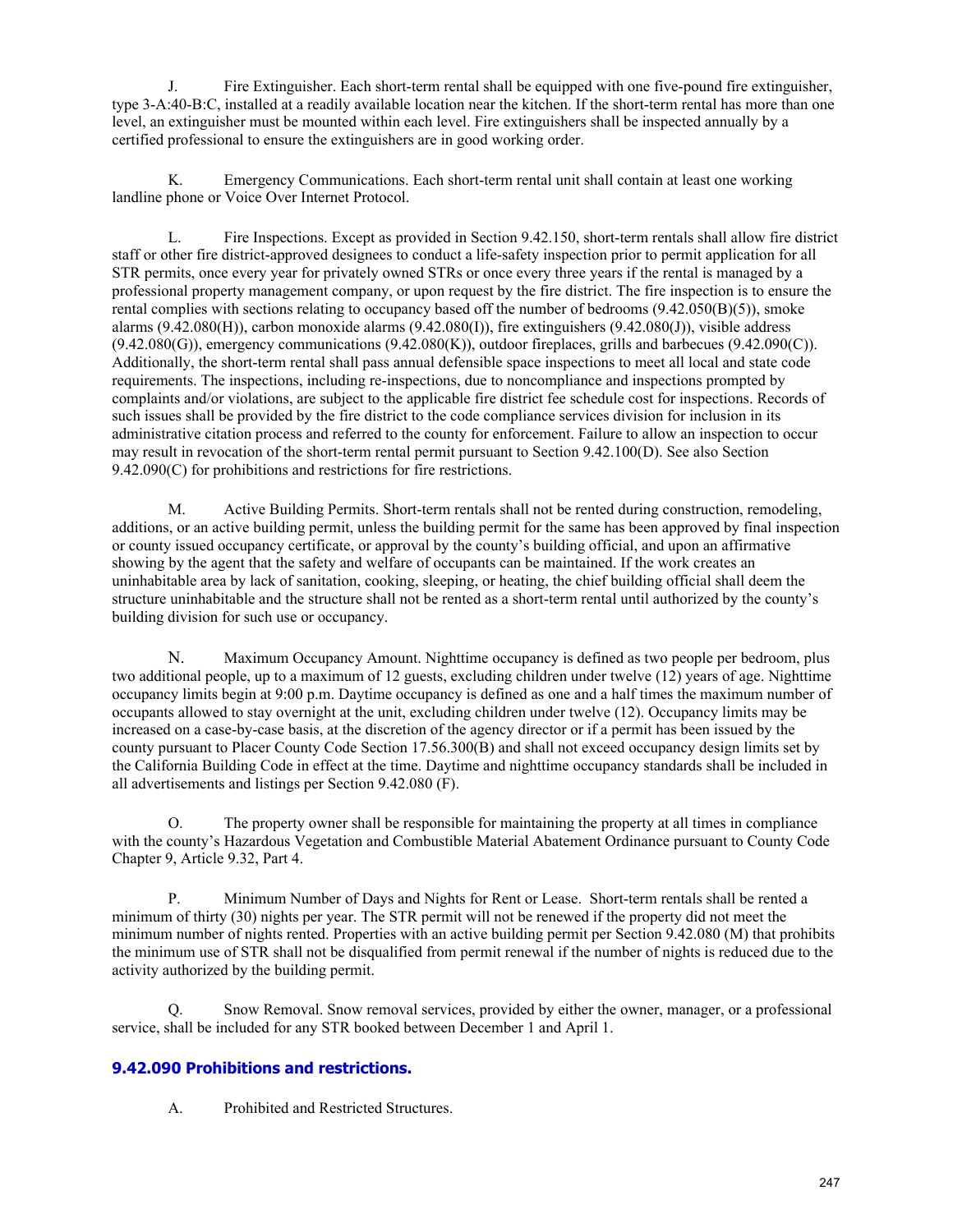1. Affordability and Deed Restrictions. A structure or property with a recorded county covenant, deed restriction or agreement restricting its use, including, but not limited to, affordable or achievable dwelling units or deed-restricted secondary dwelling units, shall not be used for short-term rentals, except for those deed restricted to allow a maximum duration of short-term rental use under the Workforce Housing Preservation Program. Short-term rentals are not allowed in structures not intended for residential occupancy under the California Building Code Standards and county code.

2. Types of Units. Short-term rental of tiny homes or mobile or manufactured home units is prohibited.

3. Maximum STR Units per Property. Only one STR unit per property is permitted, including single-family and multi-family properties.

B. Incidental Camping. A short-term rental permit does not authorize incidental camping, which means any overnight camping, sleeping in tents or on decks attached to the short-term rental unit, or sleeping in travel trailers or recreational vehicles parked on the short-term rental property.

C. Fire Restrictions.

1. Grills and Barbeques. Grills and barbeques are not permitted beneath a potentially flammable source including trees, umbrellas, decks, or other appurtenant structures, and shall be no less than ten (10) feet away from a structure or as far as can be accommodated and any flammable materials. Charcoal grills of any type are strictly prohibited. Guests shall not bring personal grills and barbeques to the short-term rental; only those provided with the short-term rental are permitted to be used as installed.

2. Outdoor Fireplaces. No open wood burning pits, bonfires, or campfires are permitted to occur at short-term rentals. Natural gas/propane burning fireplaces and fire pits with twenty (20) pound tanks or smaller are acceptable outside provided the device is at least ten (10) feet from a structure and any flammable materials and is existing at the short-term rental. Guests shall not bring personal fireplaces or firepits to the short-term rental.

3. Red Flag Days. When a National Weather Service Red Flag Warning is in effect for the geographical area where the short-term rental is located, all sources of outdoor open flame (including gas/propane/pellet bbqs) are prohibited.

D. Pets. Pets shall be secured within the boundaries of the STR parcel at all times. If the STR parcel is not fenced, pets must be kept on a leash and accompanied by the owner at all times while outside. Failure to comply with the county's leash and dog barking requirements (See Placer County Code Chapter 6, Article 6.08, Sections 6.08.010 and 6.08.020) could result in penalties under that article.

E. Subletting. Guests are prohibited from subletting a short-term rental. Only property owners and/or agents with a valid short-term rental permit and TOT certificate are allowed to advertise and rent a residential unit as a short-term rental.

F. Special Events. Weddings, corporate events, commercial functions, and any other similar events which have the potential to cause traffic, parking, noise or other problems in the neighborhood are prohibited from occurring at the short-term rental property, as a component of short-term rental activities, unless a permit has been issued by the county pursuant to Placer County Code Section 17.56.300(B).

G. Fireworks. No person shall use, discharge or possess any fireworks, as defined in Sections 12505 or 12529 of the State Health and Safety Code, unless issued a permit pursuant to County Code Chapter 9, Article 9.33.

#### **[9.42.100 Penalties.](http://qcode.us/codes/placercounty/view.php?topic=9-9_42-9_42_060&frames=off)**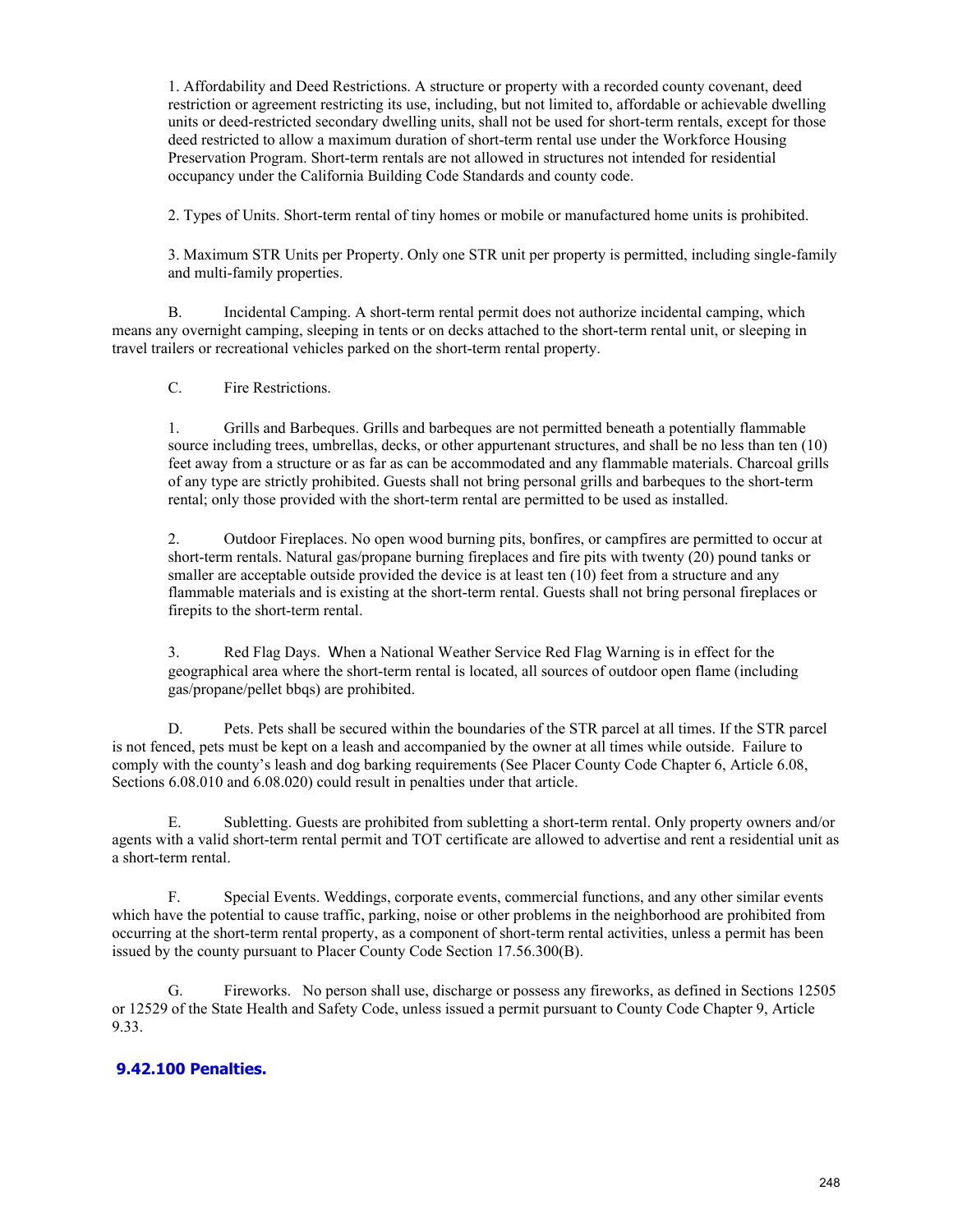Any person including guests, property managers, local contact person, agent, and/or property owner who violates the provisions of this article may be subject to administrative and/or judicial remedies as set forth herein.

#### A. Operating or Advertising a Short-Term Rental Unit Without a Permit.

It is a violation to operate or advertise a short-term rental without a permit. Failure to apply for the same within thirty (30) days of written notice from the county shall result in an administrative penalty of one thousand five hundred dollars (\$1,500.00) ("first administrative penalty"). Failure to comply within thirty (30) days of issuance of the first administrative penalty shall result in a second administrative penalty of three thousand dollars (\$3,000.00) ("second administrative penalty"). Failure to comply within thirty (30) days of the second administrative penalty shall result in a third administrative penalty of five thousand dollars (\$5,000.00) ("third administrative penalty"). The penalty amounts are cumulative. If the property owner fails to comply after the imposition of the third administrative penalty, the county may initiate nuisance abatement and/or seek judicial remedies to prohibit continued operations and/or advertising of the unpermitted STR unit.

B. Operating a Short-Term Rental Unit in Violation of Section 9.42.090, Prohibitions and Restrictions.

Operating or advertising a STR unit in violation of Section 9.42.090 is prohibited. The county shall notify the property owner and/or agent of the same and require the use of the unit as an STR be discontinued within thirty (30) days of notice. Additionally, the county shall issue an administrative penalty of one thousand five hundred dollars (\$1,500.00) ("first administrative penalty") to the property owner. Failure to comply within thirty (30) days of issuance of the first administrative penalty shall result in a second administrative penalty of three thousand dollars (\$3,000.00) ("second administrative penalty"). Failure to comply within thirty (30) days of the second administrative penalty shall result in a third administrative penalty of five thousand dollars (\$5,000.00) and a hearing for revocation of the permit. The penalty amounts are cumulative. If the property owner fails to comply after the imposition of the third administrative penalty, the county may initiate nuisance abatement and/or seek judicial remedies to prohibit continued operations.

C. Operational Standards Violations. It is a violation of this article for any guest, property owner, or agent to fail to comply with the operations standards set forth in Section 9.42.080 of this article.

1. General operational standard violations. With the exception of 9.42.080 subsections C, D, E, and N, the county shall notice the property owner and/or agent for violations of operational standards and require compliance within thirty (30) days. Failure to comply within thirty (30) days shall result in the issuance of a citation for a first administrative penalty of one thousand five hundred dollars (\$1,500.00). Failure to comply within thirty (30) days of issuance of first administrative penalty shall result in a second citation for an administrative penalty of three thousand dollars (\$3,000.00). Failure to comply within thirty (30) days of the second administrative penalty shall result in a third citation for an administrative penalty of five thousand dollars (\$5,000.00) and a hearing for revocation of the permit.

2. Parking, trash, and occupancy violations. The county is authorized to notice both the guest and the property owner separately for violations of Section 9.42.080 subsections C, E, and N. The county shall notify the local contact person and guests of the violation and the requirement to cure the same within one hour. Failure to cure the violation(s) within one hour after notification shall result in the issuance of a citation for a first administrative penalty of one thousand five hundred dollars (\$1,500.00) ("first administrative penalty"). If the violation continues, for one day after the first administrative citation, the county is authorized to cite a second administrative penalty of three thousand dollars (\$3,000.00) ("second administrative penalty"). Failure to comply within thirty (30) days of the second administrative penalty shall result in a third citation for an administrative penalty of five thousand dollars (\$5,000.00) and a hearing for revocation of the permit. The penalty amounts are cumulative. A property owner and/or guest(s) staying on the property who together receive a total of three notices of violation within a ninety (90) day period shall result in the issuance of a citation for an administrative penalty of one thousand five hundred dollars (\$1,500.00) regardless of whether the violations were cured within one hour after notification. A citation issued for three notices of violation within a ninety (90) day period will count towards subsection (D)(4).

3. Noise violations. The county is authorized to notice both the guest(s) and the property owner separately for violations of Section 9.42.080 subsection D. The county shall notify the local contact person and guests of the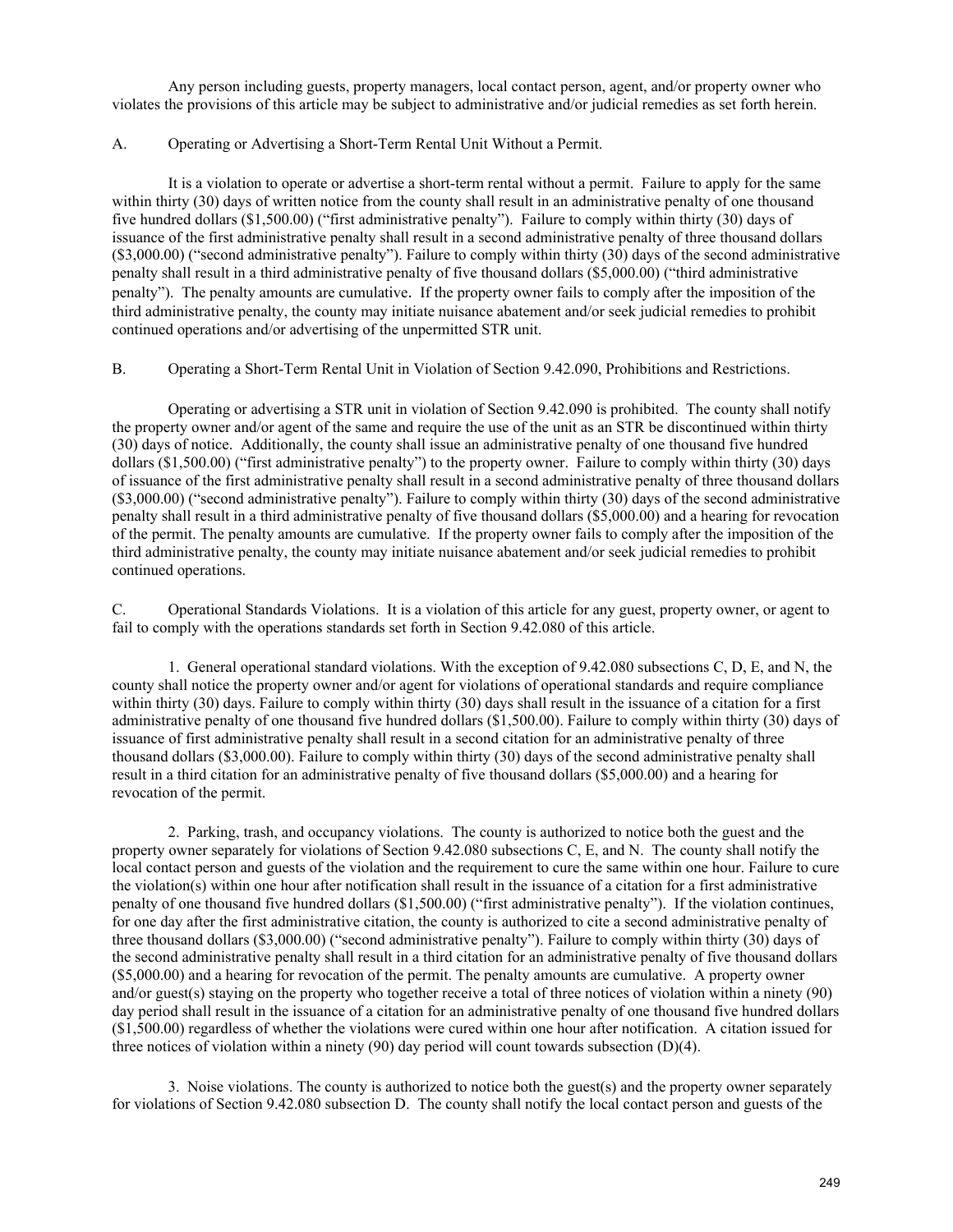noise violation and the requirement to cure the same within one hour. Failure to cure the violation(s) within one hour after notification shall result in the issuance of a citation for a first administrative penalty of one thousand five hundred dollars (\$1,500.00) of each guest and/or property owner. If the violation continues for one additional hour, the county is authorized to issue a second administrative penalty of three thousand dollars (\$3,000.00) for each guest and/or property owner. If the violation is not cured within three hours after notification, the county is authorized to issue a third administrative penalty of five thousand dollars (\$5,000.00) of each guest/and or property owner. The penalty amounts are cumulative. A property owner and/or guest(s) staying on the property who together receive a total of three notices of violation within a ninety (90) day period shall result in the issuance of a citation for an administrative penalty of one thousand five hundred dollars (\$1,500.00) regardless of whether the violations were cured within one hour after notification. A citation issued for three notices of violation within a ninety (90) day period will count towards subsection (D)(4).

D. Revocation of a Short-Term Rental Permit. The county may revoke a short-term rental permit for any of the following reasons:

1. The short-term rental permit application contains a false or misleading statement or omission of a material fact;

2. The short-term rental, property owner, agent or guest is currently in violation of, has previously been found to be in violation of, or is under investigation for violation of, any local, state or federal laws, statutes, rules or regulations;

3. The property owner or agent fails to comply with violations and payment of penalties pursuant to subsection C.

4. A short-term rental property owner and/or guest(s) staying on the property have together received a total of three citations within any twenty-four (24) month period;

5. The property owner or agent is delinquent on any payment to the county of any fees, penalties, taxes, assessments, or any other monies related to the short-term rental property, including, but not limited to, transient occupancy taxes;

6. Prior revocation of a short-term rental permit;

7. The operation of a short-term rental is a threat to the public health, safety, or welfare, or where the chief building official has deemed the structure uninhabitable;

8. A failed fire inspection, or a refusal to allow a fire inspection of the short-term rental;

9. Absence/expiration of a TOT certificate or business license;

E. Other Remedies.

1. Nuisance abatement. It shall be a nuisance to operate a STR unit in violation of this article. The county may initiate nuisance abatement proceedings pursuant to Placer County Code Chapter 17, Article 17.62, Section 17.62.160. The county may initiate nuisance abatement proceedings in addition to the citation and administrative penalty process outlined herein.

2. Civil penalties. The county may seek civil penalties in addition to the administrative penalties identified in this article pursuant to Placer County Code Chapter 1, Article 1.24, Section 1.24.010(C) to enforce this article. The county may seek judicial remedies for failure to pay said administrative penalties within thirty (30) days of the date of the violation.

3. Remedies Cumulative. The remedies, procedures and penalties provided by this section are cumulative as to each other and to any others available under state law or other county ordinances. In the event of any conflict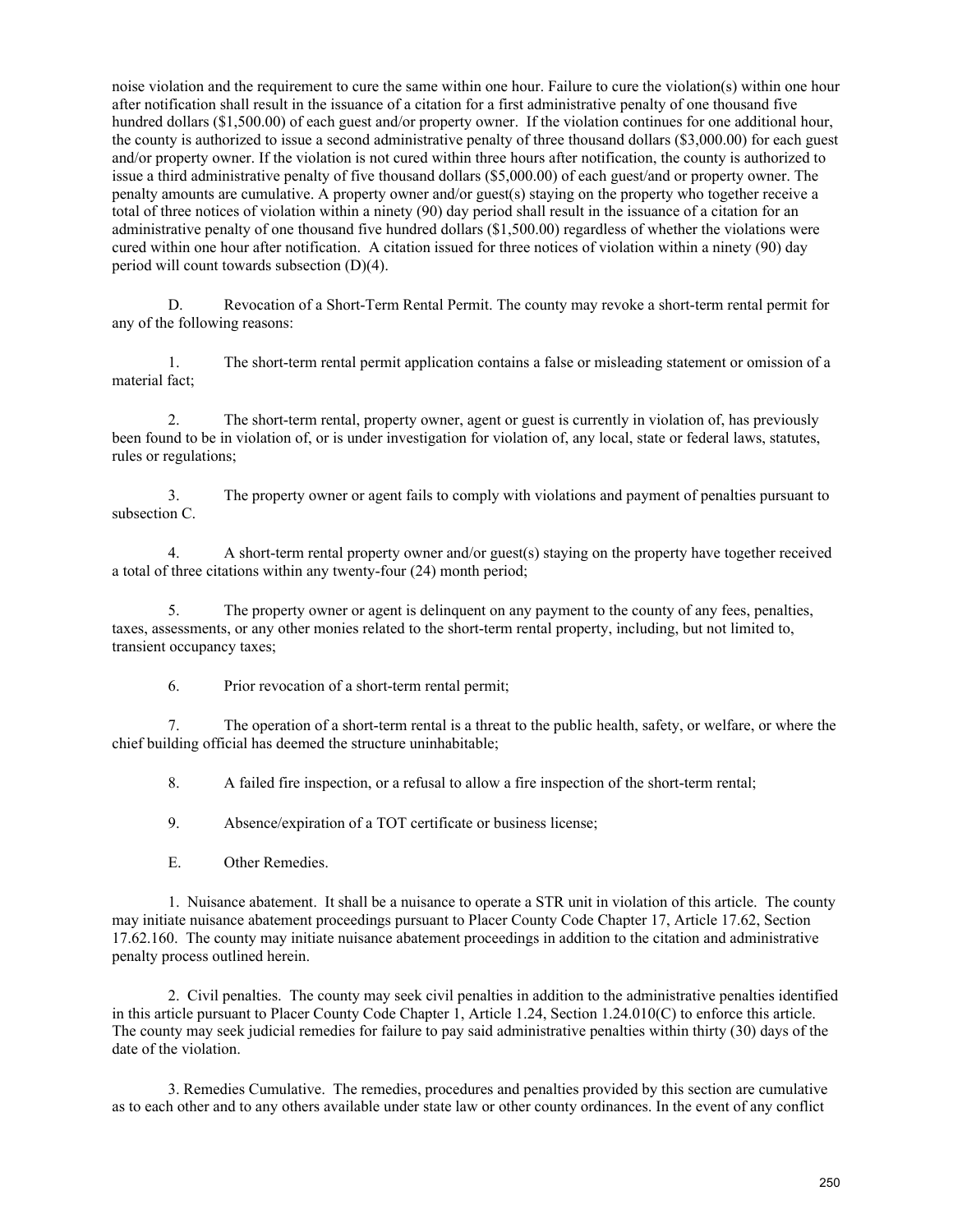between the penalties set forth in this article and any penalties set forth in state law, the maximum penalties allowable under state law shall govern.

F. Costs of Enforcement. All money and assets collected in payment of penalties for violations of this article and all money and assets collected for recovery of costs of enforcement of this article shall be used to offset the cost of enforcement of this article.

#### **[9.42.110 Appeals.](http://qcode.us/codes/placercounty/view.php?topic=9-9_42-9_42_060&frames=off)**

A. Appeal. A guest, property manager, local contact person, agent, or property owner of the shortterm rental may appeal a penalty or decision on a permit application issued pursuant to this article to a county hearing officer by filing a written notice of appeal to the code compliance services division within ten (10) calendar days of the service of the notice of the penalty or decision.

1. If an appeal is filed, the code compliance officer or designee shall schedule an appeal hearing with a county hearing officer selected on a rotating basis from a list of appointed hearing officers who are not current county employees. Such appeal hearing shall be heard within thirty (30) days from the date of receipt of the appeal.

2. Once the appeal hearing has been scheduled, written notification thereof shall be given to the guest/property owner/agent by certified mail at least ten (10) calendar days prior to the hearing date.

3. At the hearing, the guest/property owner/agent shall have the right to testify, to be represented by counsel, to present witnesses on the guest/property owner/agent's behalf, to cross-examine all other witnesses and to present oral and written documents and evidence on the issues.

4. Within thirty (30) days of the conclusion of the hearing, the hearing officer shall render a written decision which shall be served on the guest/property owner/agent by certified mail. The hearing officer's decision shall be the final level of administrative action of the county.

#### **[9.42.120 No property rights conferred.](http://qcode.us/codes/placercounty/view.php?topic=9-9_42-9_42_070&frames=off)**

Short-term vacation rental permits do not provide a vested interest or entitlement in the continued operation of a short-term rental upon a change of property ownership. Short-term rental permits are revocable, nontransferable permits and shall not run with the land.

A change of ownership created by the sale of the property on which the STR permit is located results in the termination of the STR permit. It is the responsibility of a property owner who has sold their property to notify the county and revenue services upon change of ownership. Change of ownership occurs upon close of escrow. As of this date, all existing short-term rental permits will automatically terminate and be of no further force and effect. Continued operation of a short-term rental upon change of ownership will result in a violation of this article. It is the property owner's duty to resolve any bookings that will occur after close of escrow. The new owner of the property may apply for a new STR permit, which is subject to all requirements of this article, including the cap.

#### **[9.42.130 Severability.](http://qcode.us/codes/placercounty/view.php?topic=9-9_42-9_42_080&frames=off)**

The provisions of this article are declared to be separate and severable. The invalidity of any clause, phrase, sentence, paragraph, subdivision, section or portion of this article, or the invalidity of the application thereof to any person or circumstance shall not affect the validity of the remainder of this article, or the validity of its application to other persons or circumstances.

#### **[9.42.140 Administration.](http://qcode.us/codes/placercounty/view.php?topic=9-9_42-9_42_090&frames=off)**

The Placer County community development resource agency director, the Placer County chief building official, Placer County fire warden, Placer County health officer, the Placer County environmental health officer, the